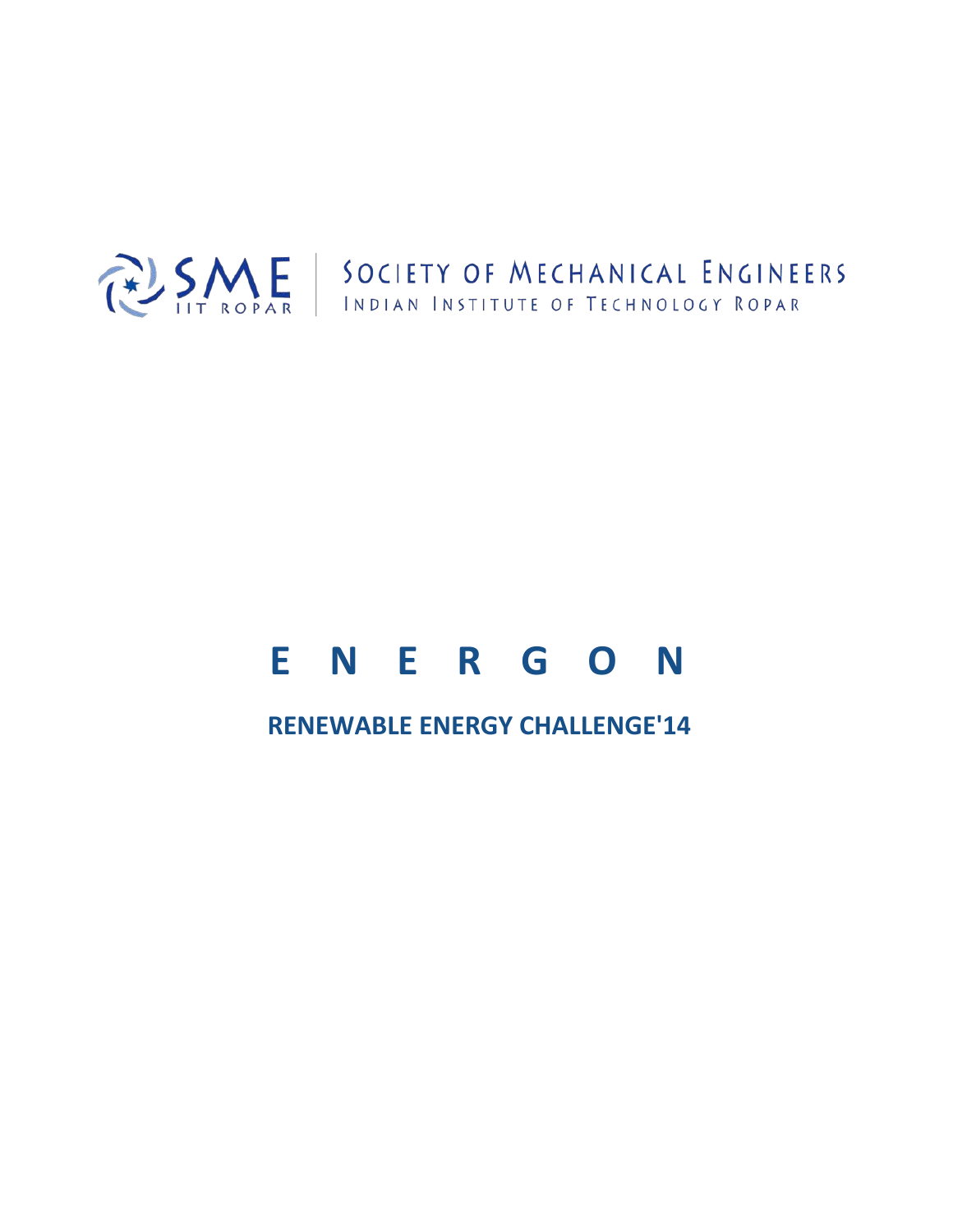# **S M E ENERGON COMPETITION GUIDELINES**

## **Overview**

Have an idea to help solve the energy crisis we are facing? An idea that can revolutionize the way we harvest and utilize renewable sources of energy such as solar, wind, water, thunderbolt or any other waste energy. Here is an opportunity to convey your ideas and bring them to light. Want to know how? Read on!

The SME IIT Ropar Energon competition is designed to challenge you to think about such an innovative solution that will help generate useful energy and make our world greener.

Register at the website and submit your entry. Top entries will be judged by a panel of IIT Ropar faculty and eminent industry experts at the final competition, to be held on  $12<sup>th</sup>$  April, 2014 at IIT Ropar. The winning team, determined by the panel voting, will receive a cash prize of Rs 3000.

#### **How to Enter**

**Step 1:** Register for the event at [www.iitrpr.ac.in/sme/#energon2014](http://www.iitrpr.ac.in/sme/%23energon2014)

**Step 2**: Think of an idea to change the way we harvest and utilize renewable energy **Step 3**: Make a proposal and email it to smerpr@iitrpr.ac.in

In the proposal,

- I. Describe a problem or opportunity, and
- II. Describe your idea for addressing it.

You will need to communicate the problem you have identified and your idea succinctly. Submit your proposal in a PDF file.You can attach CAD models or sketches if any. They are not mandatory, but still encouraged as an effective way to communicate the ideas to the review committee. Submit a zip file if more than one files are to be submitted. The total size of attachment should not exceed 25 MB.

#### **Entry Fees**\*

- SME IIT Ropar members: Rs 100 per team
- Others: Rs 250 per team

Participation fee is to be paid through transfer to account number **31865773771**. Please note the transaction ID and submit it during the registration.

\*Non-refundable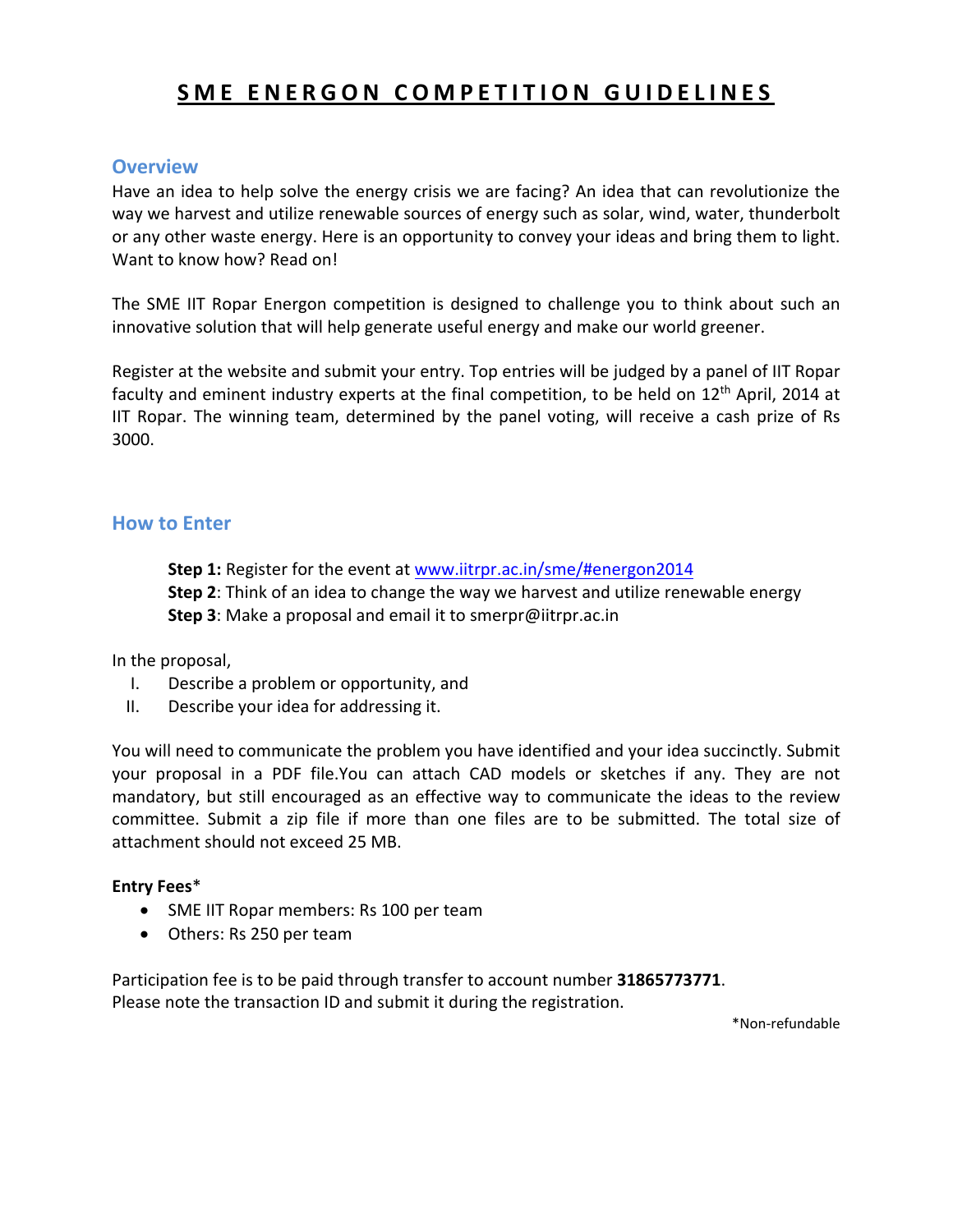# **Eligibility**

SME IIT ROPAR Energon Competition is open to everyone (undergraduate as well as graduate students). Individual students or student teams of up to four people may enter the contest. A student may only be included on one entry, i.e., either as an individual or a member of a team.

## **Example Ideas**

The Energon competition is open to any idea that complies with the given objective. To aid students in selecting an idea for the competition, consider the following:



Figure: Gujarat Solar Canal Project *[references: http://www.earthtechling.com/wp-content/uploads/2012/09/canals1.jpg]*



 Figure: SheerWind Turbine [references: *http://machinedesign.com/sitefiles/machinedesign.com/files/archive/machinedesign.com/common/files/images/sheerwind%20one.jpg]*

These are great ways to obtain energy from renewable sources. Now imagine a system that makes use of at least two such resources. And don't let these examples limit your creativity!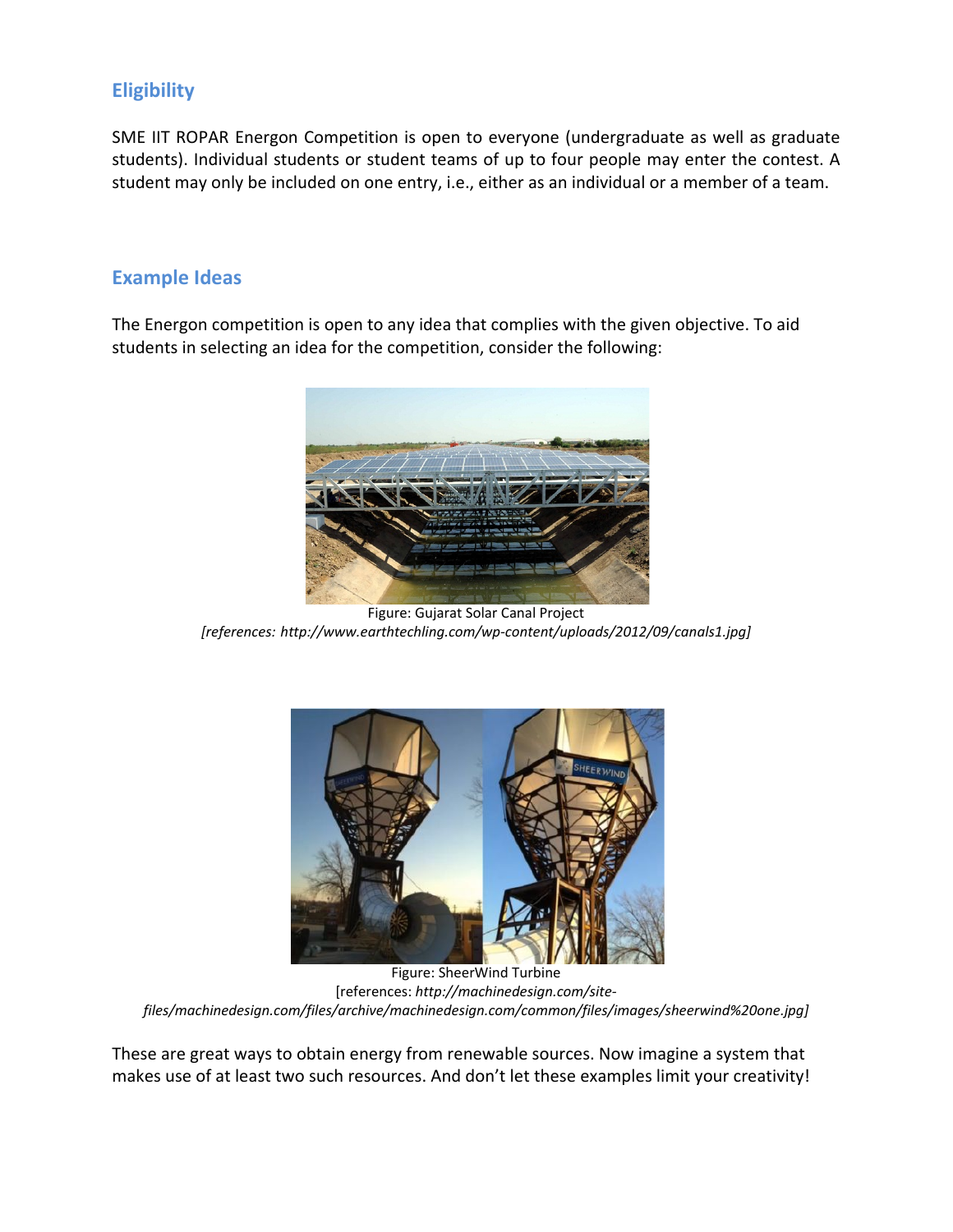## **Judging Process**

Judging of entries will consist of two steps. First, an independent panel of reviewers will be asked to review and score all entries using a number of criteria. The top 10 entries will be invited to pitch their idea in a final competition before a panel of judges and a student audience. This final competition will constitute the second step in the judging process. During the final competition, the review panel will evaluate your proposals and vote to select the best ideas and competition winner.

## **Judging Criteria**

Judges will be asked to consider the following criteria for scoring:

1. Innovation and novelty

Judges will be asked to score entries as to whether or not your idea has a factor of freshness and novelty in it. The level of thoughtfulness that has been put in to identify the problem/opportunity shall be considered.

- 2. Absolute energy provided and efficiency Applicants will be judged on the basis of the absolute amount of energy provided as well as the efficiency of the proposed idea.
- 3. Consistency of performance Minimum fluctuations in the output of the proposed system is also an important consideration.
- 4. Applicability in the real world

While the Energon Competition is mainly focused on idea generation and not on implementation of those ideas, judges will be asked to consider if the resource commitment is proportionally smaller than the value created. It is imperative that the current industries or households should be in a position to incorporate and make use of your idea.

5. Manufacturability

The parts or assemblies required in your solution should be feasible from manufacturing point of view. 3D-printing is one of the manufacturing technique that might prove advantageous to you.

6. Monetary cost

Judges will be asked to score entries as to whether or not their idea creates economic value, which can be due to the potential to reduce a cost or save a resource. Consideration will be given as to whether or not the cost incurred to utilize the idea is sufficiently lower than the cost savings.